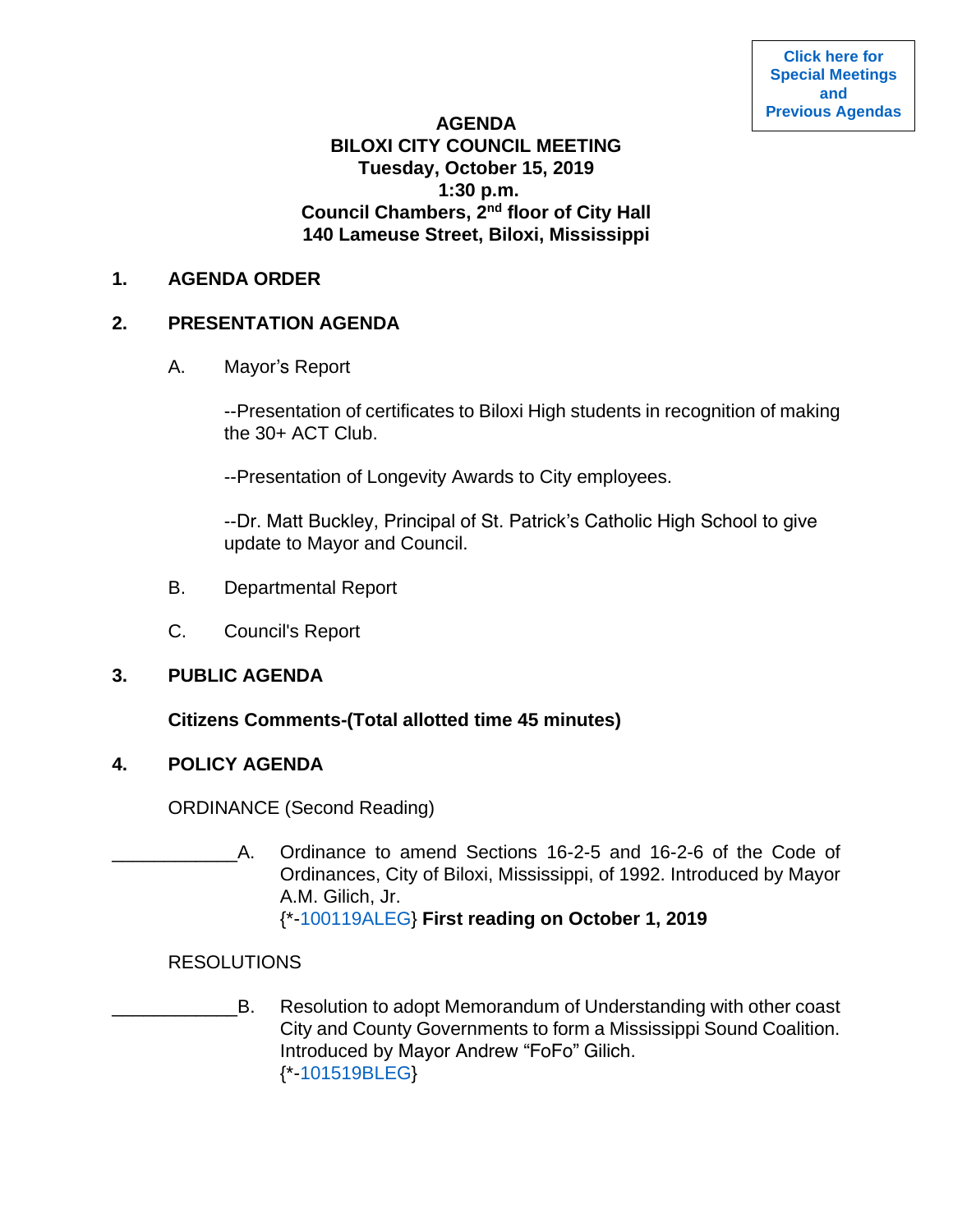# **4. POLICY AGENDA-Continued**

C. Resolution of the Mayor and City Council of the City of Biloxi, Mississippi (the "City"), approving the employment of professionals in connection with the City's intention to issue General Obligation Refunding Bonds of the City, all in and aggregate principal amount of not to exceed Nine Million Dollars (\$9,000.000), and for related purposes. Introduced by Mayor Andrew "FoFo" Gilich. {\*[-101519CLEG}](https://www.biloxi.ms.us/agendas/citycouncil/2019/101519/101519cleg.pdf)

D. Resolution confirming appointment of Apryl L Ready as Municipal Court Judge Pro Tempore. Introduced by Mayor Andrew "FoFo" Gilich. {\*[-101519ALEG}](https://www.biloxi.ms.us/agendas/citycouncil/2019/101519/101519aleg.pdf)

## **5. CONSENT AGENDA**

- A. Resolution authorizing expenditure to the Gulf Regional Planning Commission in the total amount of \$20,000. Introduced by Mayor Andrew "FoFo" Gilich. {\*[-101519AEXC}](https://www.biloxi.ms.us/agendas/citycouncil/2019/101519/101519aexc.pdf)
	- B. Resolution authorizing the City of Biloxi Department of Parks and Recreation to accept a cash donation in the amount of \$1,872.57 from the Biloxi Elite Swim Team Booster Club and amending the Municipal Budget for the Fiscal Year ending September 30, 2020. Introduced by Mayor Andrew "FoFo" Gilich. {\*[-101519APR}](https://www.biloxi.ms.us/agendas/citycouncil/2019/101519/101519apr.pdf)
- C. Resolution to approve and authorize the one-source purchase of Audio Equipment for the Council Room from Business Information Systems in the total amount of \$41,495.00. Funding: Council Budget. Introduced by Mayor Andrew "FoFo" Gilich. {\*[-101519APUR}](https://www.biloxi.ms.us/agendas/citycouncil/2019/101519/101519apur.pdf)
- D. Resolution to approve the purchase of twelve MR-100 Deluxe Litter Receptacles for use on Howard Avenue from Mississippi Prison Industries in the total amount of \$5,714.00, as authorized by Mississippi Code of 1972 Annotated, Section 31-7 -13(m)(xxiv). Funding: Capital Projects Budget. Introduced by Mayor Andrew "FoFo" Gilich.

{\*[-101519BPUR}](https://www.biloxi.ms.us/agendas/citycouncil/2019/101519/101519bpur.pdf)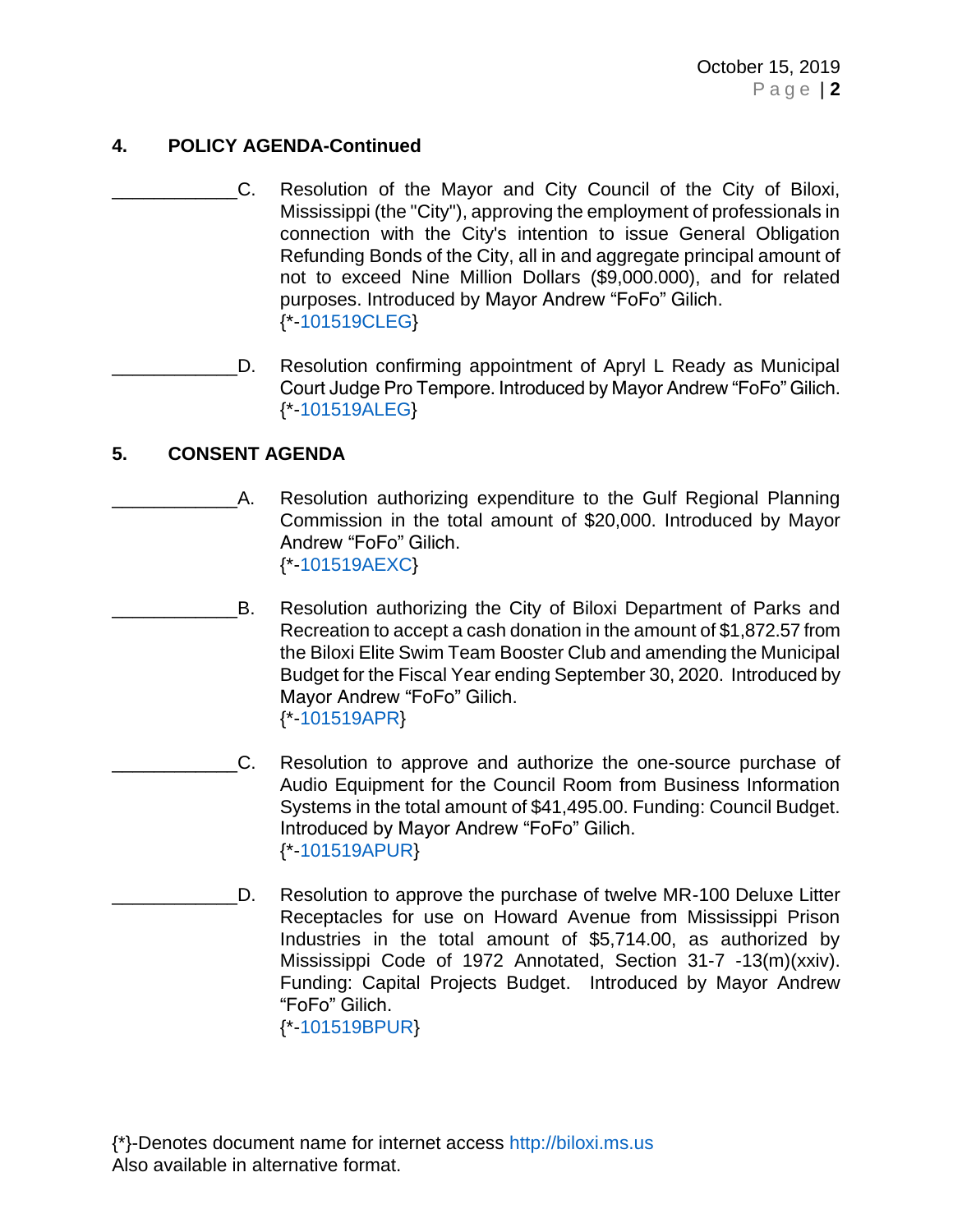- \_\_\_\_\_\_\_\_\_\_\_\_E. Resolution to approve and authorize the only advertised bid received for Tree Cutting Services from The Tree Service in the total amount of \$6,295.00. Funding: Community Development Budget. Introduced by Mayor Andrew "FoFo" Gilich. {\*[-101519CPUR}](https://www.biloxi.ms.us/agendas/citycouncil/2019/101519/101519cpur.pdf)
- F. Resolution to approve and authorize mitigation services from Wetland Solutions for the Ellzey Place Phase II project in the total amount of \$17,928.99. Funding: Capital Projects Budget. Introduced by Mayor Andrew "FoFo" Gilich. {\*[-101519DPUR}](https://www.biloxi.ms.us/agendas/citycouncil/2019/101519/101519dpur.pdf)
	- \_\_\_\_\_\_\_\_\_\_\_\_G. Resolution to approve and authorize the one-source purchase two K-9's and Training from Vohne Liche, Inc. in the total amount of \$34,510.00. Funding: Police Budget. Introduced by Mayor Andrew "FoFo" Gilich. {\*[-101519EPUR}](https://www.biloxi.ms.us/agendas/citycouncil/2019/101519/101519epur.pdf)
- \_\_\_\_\_\_\_\_\_\_\_\_H. Resolution to approve the purchase of two Trucks for use by CID/CSI from Courtesy Motors in the total amount of \$63,554.00, as authorized by State of Mississippi Contract No. 8200048071. Funding: Police Budget. Introduced by Mayor Andrew "FoFo" Gilich. {\*[-101519FPUR}](https://www.biloxi.ms.us/agendas/citycouncil/2019/101519/101519fpur.pdf)
- I. Resolution to approve the purchase of two Trucks for use by CID from Pine Belt CDJR in the total amount of \$53,732.00, as authorized by State of Mississippi Contract No. 8200048072. Funding: Police Budget. Introduced by Mayor Andrew "FoFo" Gilich. {\*[-101519GPUR}](https://www.biloxi.ms.us/agendas/citycouncil/2019/101519/101519gpur.pdf)
- \_\_\_\_\_\_\_\_\_\_\_\_J. Resolution to approve the purchase of equipment for the Small Craft Harbor Crosswalk from Venture Technologies in the total amount of \$7,847.18, as authorized by State of Mississippi EPL No. 3760. Funding: Port Bond. Introduced by Mayor Andrew "FoFo" Gilich. {\*[-101519HPUR}](https://www.biloxi.ms.us/agendas/citycouncil/2019/101519/101519hpur.pdf)
- K. Resolution to approve and authorize the lowest and best advertised bids received to Install Christmas Decorations for the 2019 Christmas season from Ace Contractors (b), Lamey Electric (a,c,e) and Marsh Electric (d). Introduced by Mayor Andrew "FoFo" Gilich. {\*[-101519IPUR}](https://www.biloxi.ms.us/agendas/citycouncil/2019/101519/101519ipur.pdf)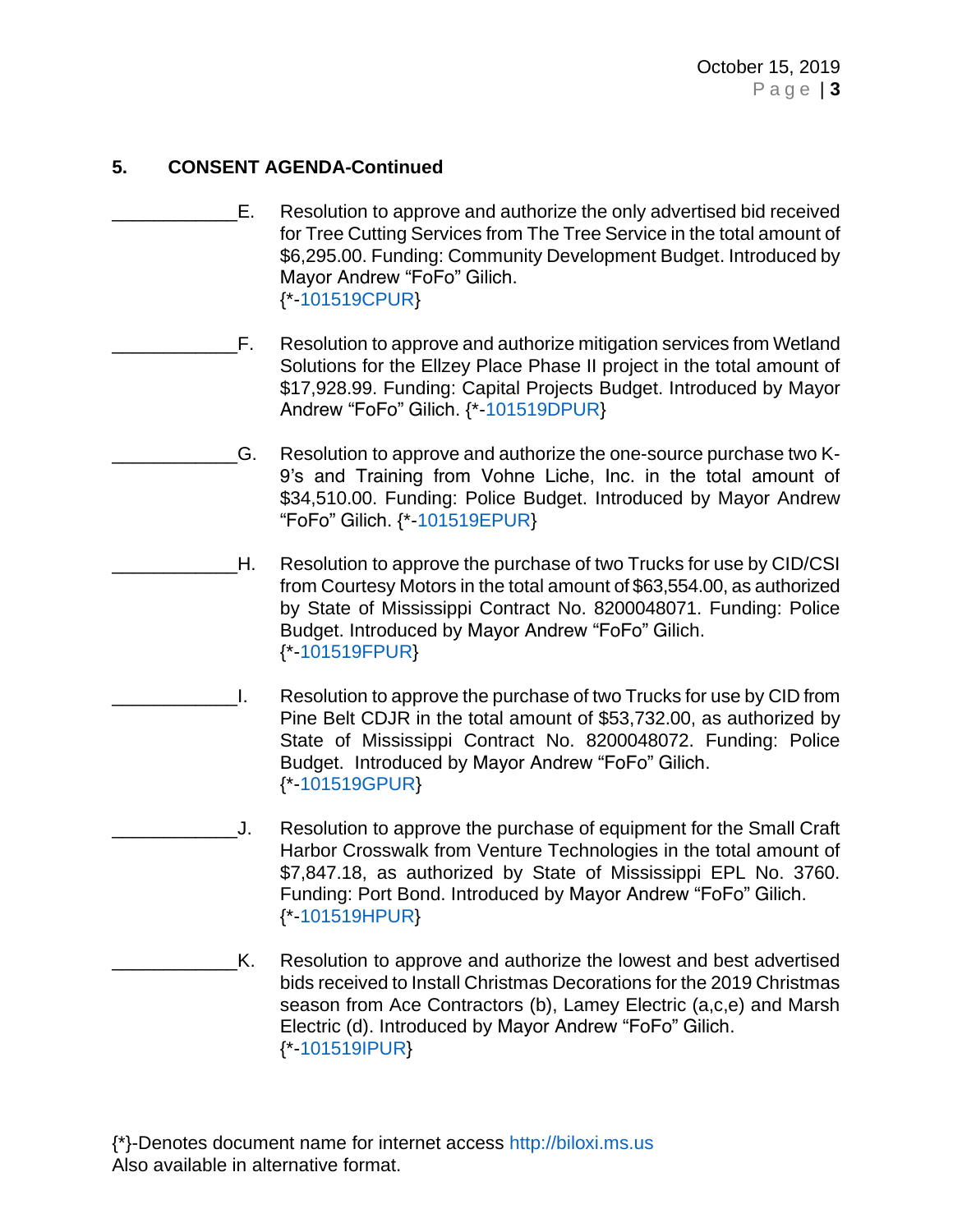- L. Resolution declaring real property to be surplus and authorizing the sale thereof pursuant to Miss. Code Ann. §21-17-1(2)(a) and §57-7-1 (1972), as amended. Introduced by Mayor Andrew "FoFo" Gilich. {\*[-101519ACON}](https://www.biloxi.ms.us/agendas/citycouncil/2019/101519/101519acon.pdf)
	- M. Resolution authorizing Change Order No. One (1) to Construction Agreement with D.N.P., Inc. for Capital Project No 1022: Woolmarket City Center Building. Introduced by Mayor Andrew "FoFo" Gilich. {\*[-101519BCON}](https://www.biloxi.ms.us/agendas/citycouncil/2019/101519/101519bcon.pdf)
	- N. Resolution authorizing Change Order No. Fourteen (14) with Lane Construction Company of Mississippi, Inc. for the Hurricane Katrina Infrastructure Repair Program, Out Of Phase Pump Stations (K7112). Introduced by Mayor Andrew "FoFo" Gilich. {\*[-101519CCON}](https://www.biloxi.ms.us/agendas/citycouncil/2019/101519/101519ccon.pdf)
- \_\_\_\_\_\_\_\_\_\_\_\_O. Resolution accepting the bid of J.E. Borries, Inc. and authorizing entry into Standard Form of Agreement for Capital Project No 1056: Sediment Removal Phase II. Introduced by Mayor Andrew "FoFo" Gilich. {\*[-101519DCON}](https://www.biloxi.ms.us/agendas/citycouncil/2019/101519/101519dcon.pdf)
	- P. Resolution authorizing entry into Termite Retreatment Warranty by and between the City of Biloxi and Bay Pest Control, Inc. for the Biloxi Visitor Center. Introduced by Mayor Andrew "FoFo" Gilich. {\*[-101519ECON}](https://www.biloxi.ms.us/agendas/citycouncil/2019/101519/101519econ.pdf)
	- \_\_\_\_\_\_\_\_\_\_\_\_Q. Resolution amending the Capital Project Budget for the fiscal year ending September 30, 2020, to close Capital Project No. 1034: Woolmarket Plantation Water. Introduced by Mayor Andrew "FoFo" Gilich. {\*[-101519FCON}](https://www.biloxi.ms.us/agendas/citycouncil/2019/101519/101519fcon.pdf)
- R. Resolution amending the Capital Project Budget for the fiscal year ending September 30, 2020, to close Capital Project No.. 1030: Public Excursion Pier South of Pine/Cedar. Introduced by Mayor Andrew "FoFo" Gilich. {\*[-101519GCON}](https://www.biloxi.ms.us/agendas/citycouncil/2019/101519/101519gcon.pdf)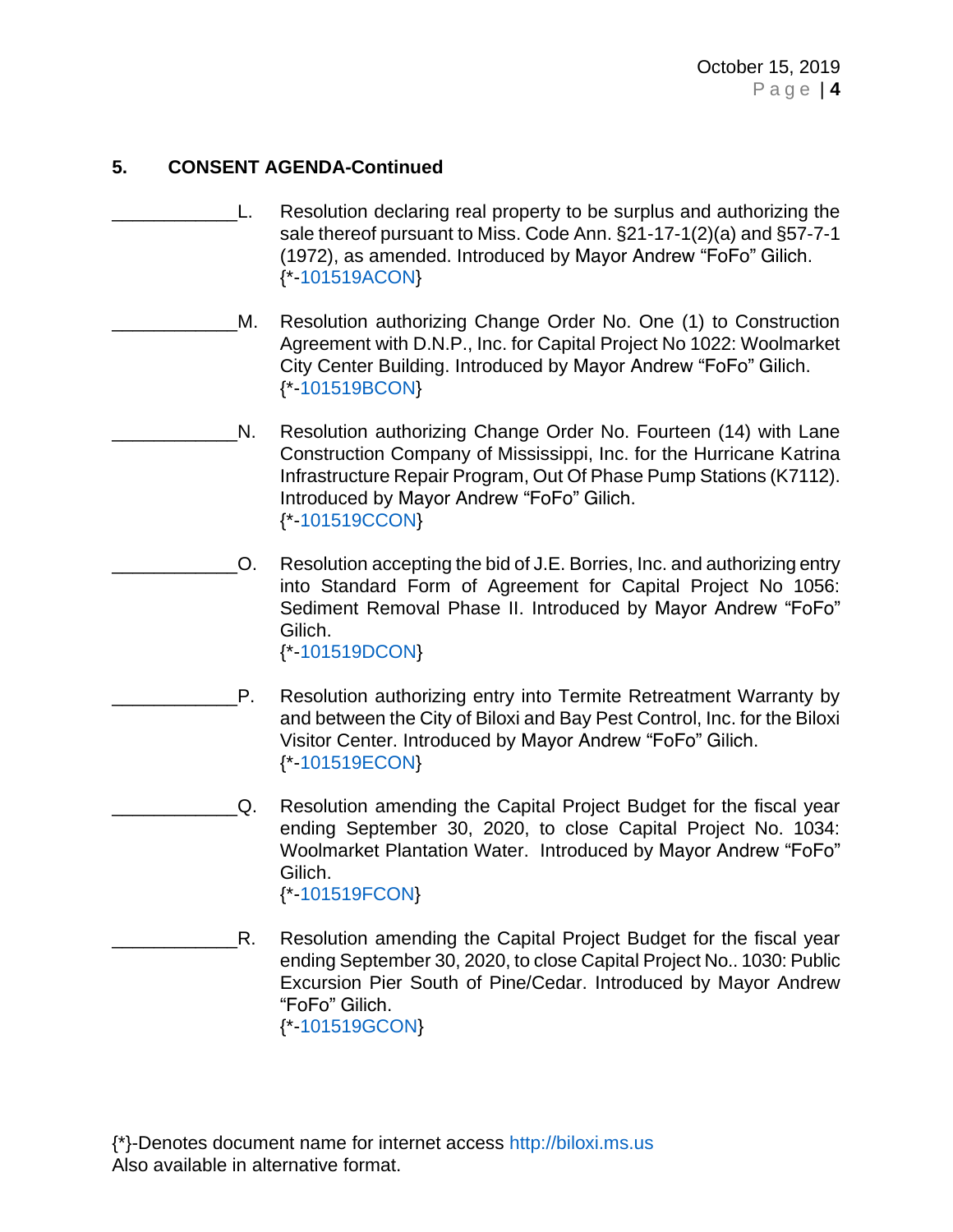- S. Resolution amending the Capital Project Budget for the fiscal year ending September 30, 2020, to close Capital Project No. 1026: Post Office Third Floor/City Annex. Introduced by Mayor Andrew "FoFo" Gilich. {\*[-101519HCON}](https://www.biloxi.ms.us/agendas/citycouncil/2019/101519/101519hcon.pdf)
- T. Resolution authorizing entry into Construction Agreement with CSX Transportation, Inc. for Capital Project No. 1014: CSX Railroad Crossing Closures. Introduced by Mayor Andrew "FoFo" Gilich. {\*[-101519ICON}](https://www.biloxi.ms.us/agendas/citycouncil/2019/101519/101519icon.pdf)
	- \_\_\_\_\_\_\_\_\_\_\_\_U. Resolution rescinding Resolution No. 521-19, authorizing administrative adjustment to the just compensation previously approved for the purchase of tax parcels 1410E-04-028.001, 1410E-04-027.000 and 1410E-04-016.000 in connection with Capital Project No. 996: Keesler Gate Outside, and approving payment to Harrison County Chancery Clerk to redeem said tax parcels in lieu of making payment to the owners of said tax parcels. Introduced by Mayor Andrew "FoFo" Gilich. {\*[-101519JCON}](https://www.biloxi.ms.us/agendas/citycouncil/2019/101519/101519jcon.pdf)
- \_\_\_\_\_\_\_\_\_\_\_\_V. Resolution authorizing an administrative adjustment to just compensation, as established by prior resolution, for additional relocation costs in connection with property acquisitions for Capital Project No. 996: Keesler Gate Outside. Introduced by Mayor Andrew "FoFo" Gilich. {\*[-101519KCON}](https://www.biloxi.ms.us/agendas/citycouncil/2019/101519/101519kcon.pdf)
	- W. Resolution authorizing entry into amended and restated Boat Slip Agreement with Adventure Charters, LLC for space in the Biloxi Small Craft Harbor. Introduced by Mayor Andrew "FoFo" Gilich. {\*[-101519LCON}](https://www.biloxi.ms.us/agendas/citycouncil/2019/101519/101519lcon.pdf)
	- X. Resolution authorizing Change Order No. Three (3) to Construction Agreement with J. W. Puckett & Company, Inc. for Capital Project No 1027: Fire Station No. 10. Introduced by Mayor Andrew "FoFo" Gilich. {\*[-101519MCON}](https://www.biloxi.ms.us/agendas/citycouncil/2019/101519/101519mcon.pdf)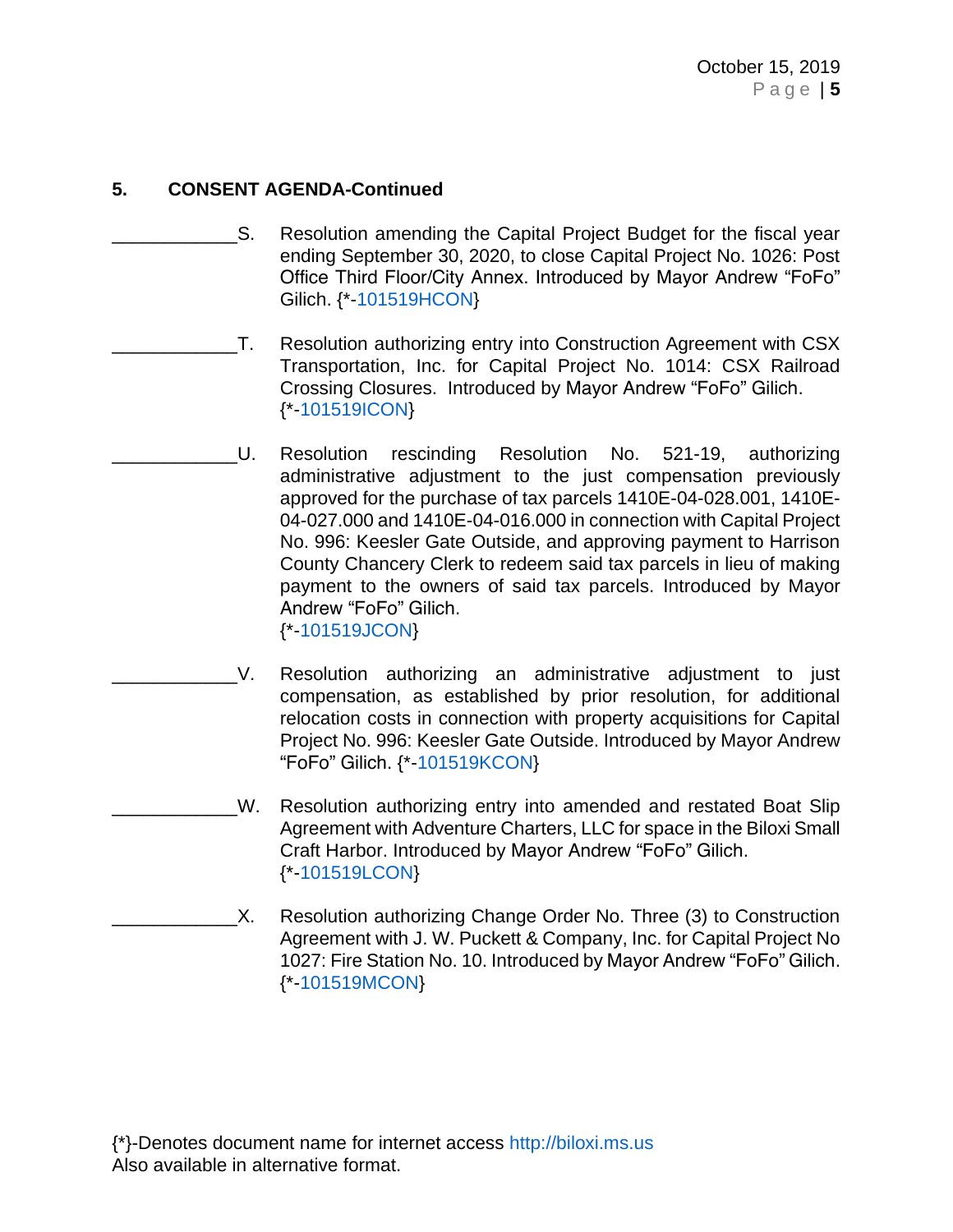- Y. Resolution authorizing purchase of two (2) E-One Custom Pumper Fire Trucks from Sunbelt Fire, Inc. and entry into Lease-Purchase Agreement with Community Bank through BancLeasing, LLC. Introduced by Mayor Andrew "FoFo" Gilich. {\*[-101519NCON}](https://www.biloxi.ms.us/agendas/citycouncil/2019/101519/101519ncon.pdf)
- Z. Resolution amending the Capital Project Budget for the fiscal year ending September 30, 2020, to close Capital Project No. 1006: Repair of City Recreational Facilities. Introduced by Mayor Andrew "FoFo" Gilich. {\*[-101519OCON}](https://www.biloxi.ms.us/agendas/citycouncil/2019/101519/101519ocon.pdf)
	- AA. Resolution authorizing renewal of Premium Use Agreement with Cellebrite, Inc. for software utilized by the Police Department. Introduced by Mayor Andrew "FoFo" Gilich. {\*[-101519PCON}](https://www.biloxi.ms.us/agendas/citycouncil/2019/101519/101519pcon.pdf)
- BB. Resolution authorizing the City of Biloxi's submission of a grant application to the Gulf State Regional Law Enforcement Technology Assistance Initiative FY19. Introduced by Mayor Andrew "FoFo" Gilich. {\*[-101519QCON}](https://www.biloxi.ms.us/agendas/citycouncil/2019/101519/101519qcon.pdf)
	- CC. Resolution authorizing an administrative adjustment to just compensation, as established by prior resolution, for additional costs in connection with property acquisitions for Capital Project No. 996: Keesler Gate Outside. Introduced by Mayor Andrew "FoFo" Gilich. {\*[-101519RCON}](https://www.biloxi.ms.us/agendas/citycouncil/2019/101519/101519rcon.pdf)
		- DD. Resolution to approve and authorize the lowest and best quote received for Fire Truck Tools from Diesel Services in the total amount of \$8,193.85. Funding: Fire Budget. Introduced by Mayor Andrew "FoFo" Gilich. {\*[-101519JPUR}](https://www.biloxi.ms.us/agendas/citycouncil/2019/101519/101519jpur.pdf)
- \_\_\_\_\_\_\_\_\_\_\_\_EE. Resolution rescinding Resolution No. 503-19 regarding Memorandum of Agreement between the City of Biloxi, Mississippi, the Mississippi Transportation Commission, and the City of Ocean Springs, Mississippi. Introduced by Mayor Andrew "FoFo" Gilich. {\*[-101519SCON}](https://www.biloxi.ms.us/agendas/citycouncil/2019/101519/101519scon.pdf)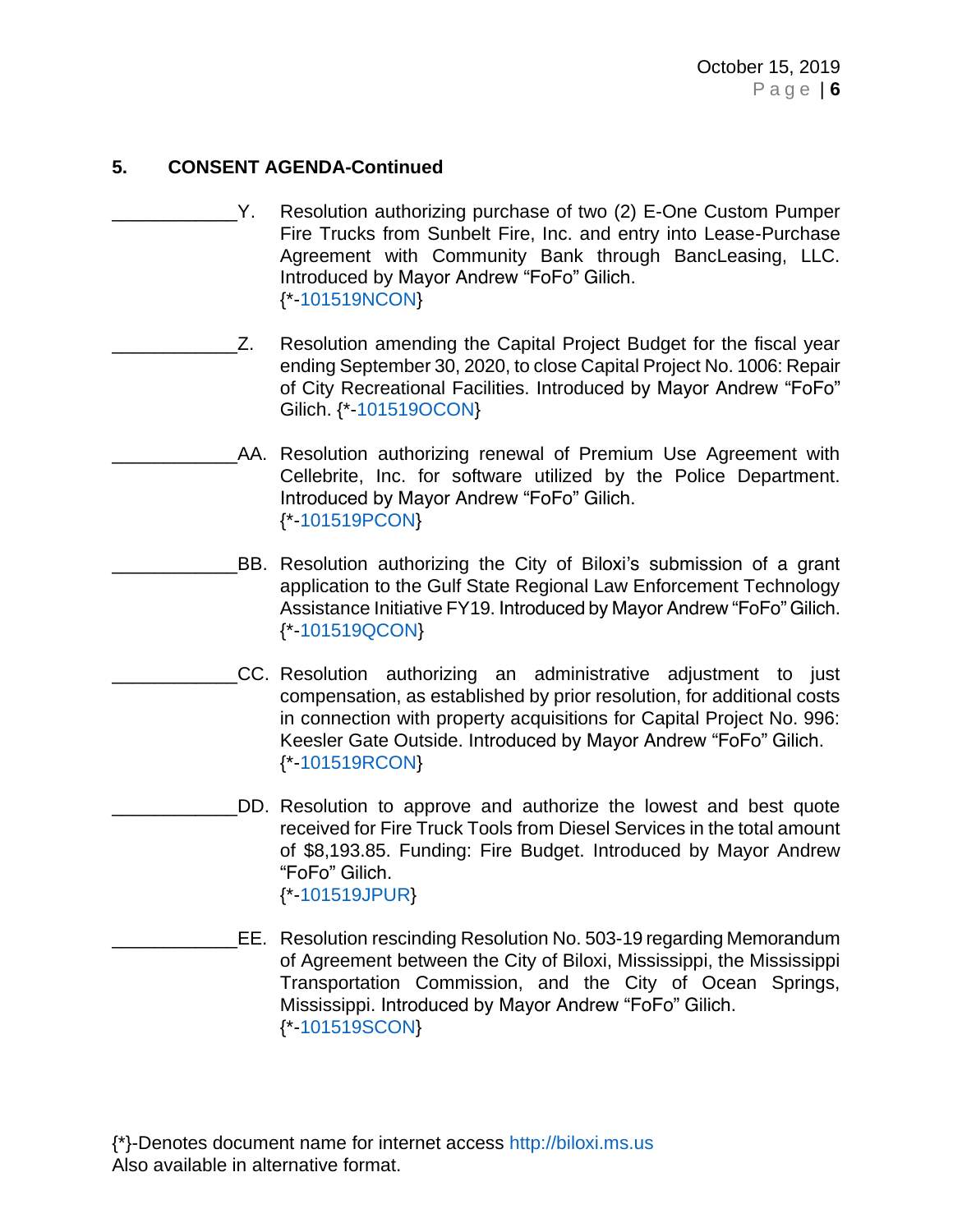- \_\_\_\_\_\_\_\_\_\_\_\_FF. Resolution amending the municipal budget for fiscal year ending September 30, 2020, to recognize Federal Equitable Sharing Program funds in the budget established for the Police Department. Introduced by Mayor Andrew "FoFo" Gilich. {\*[-101519TCON}](https://www.biloxi.ms.us/agendas/citycouncil/2019/101519/101519tcon.pdf)
	- GG. Resolution authorizing purchase of sidearm by retiring member of the Biloxi Police Department (Spurgeon Crosby). Introduced by Mayor Andrew "FoFo" Gilich. {\*[-101519APD}](https://www.biloxi.ms.us/agendas/citycouncil/2019/101519/101519apd.pdf)
		- \_\_\_\_\_\_\_\_\_\_\_\_HH. Resolution authorizing the Mayor of the City of Biloxi using Methodology to establish just compensation and sign the certification for the Woolmarket Road Drainage Improvements Project 994. Introduced by Mayor Andrew "FoFo" Gilich. {\*[-101519AENG}](https://www.biloxi.ms.us/agendas/citycouncil/2019/101519/101519aeng.pdf)
		- II Resolution to authorize the Mayor and/or Municipal Clerk, to establish just compensation and sign certification for Popps Ferry Rd Extension from Pass Road to HWY 90 lmprovements-913 {\*[-101519BENG}](https://www.biloxi.ms.us/agendas/citycouncil/2019/101519/101519beng.pdf)
- \_\_\_\_\_\_\_\_\_\_\_\_JJ. Resolution amending the municipal budget for the fiscal year ending September 30, 2020, to transfer appropriations in the amount of \$12,005 from within the Fire Department for the purchase of radio equipment for Fire Station 7. Introduced by Mayor Andrew "FoFo" Gilich. {\*[-101519AFD}](https://www.biloxi.ms.us/agendas/citycouncil/2019/101519/101519afd.pdf)
	- KK. Resolution amending the municipal budget for the fiscal year ending September 30, 2020, to transfer appropriations from within the Fire Department in the amount of \$4,675.00 for the purchase of furniture for Fire Station 7. Introduced by Mayor Andrew "FoFo" Gilich. {\*[-101519BFD}](https://www.biloxi.ms.us/agendas/citycouncil/2019/101519/101519bfd.pdf)